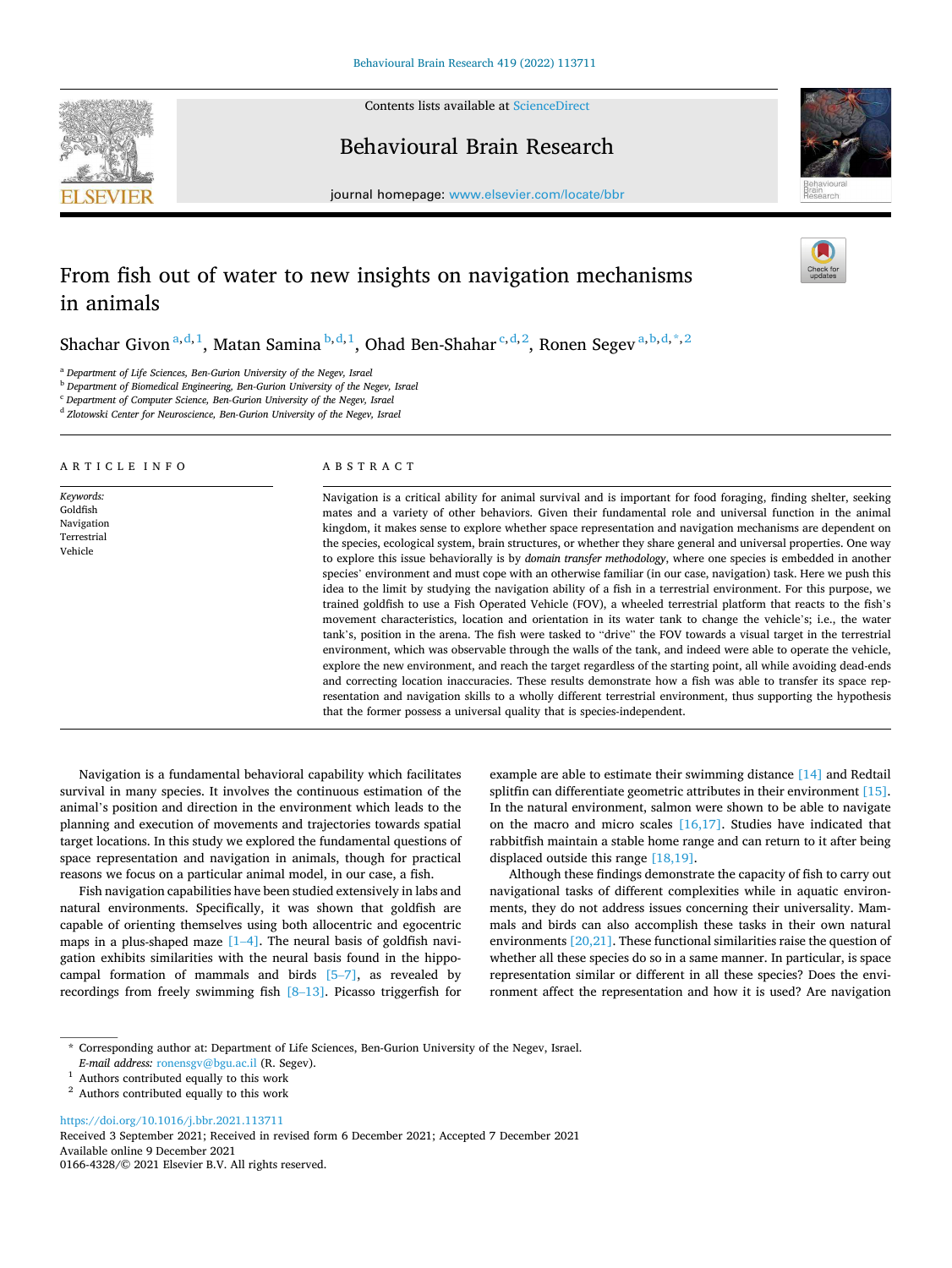<span id="page-1-0"></span>strategies universal or confined to specific species? Here, we propose one way to address these questions which we term *domain transfer methodology*. Basically, this methodology takes one species from its own environment and challenges it to perform behavioral tasks in a completely different environment. If the species performs successfully despite this change, the more likely the supposition that its spatial cognition, internal representations and behavioral strategies are independent of the environment and thus may be universal. Here we explored this idea in the context of space representation and navigational skills by taking a fish out of its aquatic environment and challenging it to cope with navigational tasks in a terrestrial environment.

It goes without saying that fish, in general, are not naturally equipped to explore terrestrial environments. Here, this was made possible by using a Fish Operated Vehicle (FOV, Fig. 1A). The FOV is a self-propelled platform whose motion is controlled by the fish placed in an onboard water tank. Control is mediated by an onboard camera and a computer vision system that detects the fish's position in real time and activates the vehicle motors accordingly. Whenever the fish is near one of the water tank walls and facing outwards, the FOV is automatically propelled in this direction. When this mapping is learned by the fish, it can drive the vehicle to any location in the terrestrial environment.

Fish face several critical challenges when navigating the environment using the FOV. First, the fish needs to learn new motor skills to drive the vehicle since these are very different from the muscle power applied to fins to enable swimming. Second, the fish needs to learn how to navigate the vehicle in an alien environment despite the significant distortion in vision due to refraction through the air-to-water interface that results in a distorted projection of the visual world to the eye.



**Fig. 1.** The fish operated vehicle. A. The fish operated vehicle is composed of a chassis with 4 electric motors equipped with omni wheels, and a camera together with a LIDAR to collect data on fish position and vehicle position in space, respectively. B. View of a fish from the camera: fish contour (blue), tail (yellow), direction vector (green) are automatically extracted from the image and fed to the control system of the wheels. C. The fish operated robot and arena, bird's eye view. The enclosure was created by the room walls and a curtain where the target was placed. D. Instance of fish quadrant location and direction correlating; as a result, the vehicle moves in the direction of the arrow. E. Fish location is far from the water tank wall; the vehicle motors do not generate movement.

Finally, there are inherent differences in the natural structure of the terrestrial and aquatic environments. This raises the question of whether fish can use the unrecognizable elements in the new environment for navigation. The findings here show that the fish were able to control the FOV and solve navigation tasks in this terrestrial environment. These behavioral results thus suggest a level of universality in space representation and navigation strategies.

## **1. Animals**

All the experiments on the goldfish were approved by the Ben-Gurion University of the Negev Institutional Animal Care and Use Committee and were in accordance with the government regulations of the State of Israel. Goldfish (*Carassius auratus*), 15–18 cm in body length, and 80–120 g body weight were used in this study. A total of six fish were used for the study, one female, three males and two undetermined. Specifically: fish 2 was female, fish 3, 4, 5 were males and fish 1, 6 could not be determined. The fish were kept in a water tank at room temperature. The room was illuminated with artificial light on a 12/ 12 h day-night cycle. The fish were kept in their home water tank and were relocated to the experimental FOV water tank for behavioral experiments. Prior to the beginning of the experiments the fish were fed and habituated to the same food that will be used as a reward for at least two weeks.

# **2. Fish operated vehicle**

The FOV was composed of a chassis measuring  $40\times40\times19$  cm that housed the platform on which the water tank was placed. Underneath the platform four engines (Brushed DC motors) connected to four omni wheels (4′′ OMNI, 595671, Actobotics) were mounted on 4 sides of the metal skeleton (Fig. 1A). A Perspex water tank was placed ( $35\times35\times28$ cm) on the platform so that the water level reached 15 cm. A relatively shallow water level of 15 cm was selected to reduce surface waves while the FOV was moving. The main computer (Raspberry Pi 3B+), a LIDAR (RPLIDAR A2M8, Slamtec) and a battery (power bank, 10Ah Type-C 18 W PD) were mounted with a side pole at 40 cm above the platform. The computer was enclosed in a box measuring  $17 \times 11 \times 8$  cm, the removable power bank was attached on the side and the LIDAR was placed on top (Fig. 1A). Extending another 20 cm inward toward the middle of the vehicle, the TGB camera (C270 HD WEBCAM, Logitech) was mounted facing down to record the fish's position in the water tank below. The operating system of the vehicle can be accessed through MobaXterm [\[22\]](#page-7-0).

The algorithm operating the vehicle was written in Python with a robot operating system (ROS) module. An extensive list of parts, assembly directions and the code are available for use at the github repository FishOperatedVehicle [\[23\]](#page-7-0).

#### **3. Vehicle motor control system**

The fish's control of the vehicle was enabled by streaming the video signal from the camera to the computer which performed segmentation and detection to find the fish's location and orientation in the water tank (Fig. 1B). If the fish was located near a boundary (i.e., wall) of the water tank while facing outward (Fig. 1D), the vehicle moved in that direction. If, however, it was facing inward (Fig. 1E), no motion occurred. If at any point, based on measurements from the LIDAR, the vehicle came closer than 20 cm to any of the walls or any other obstacle in the terrestrial environment, the computer overrode the fish control algorithm and disallowed any further motion in that direction to avoid a collision. Throughout the experimental session the computer recorded the fish's positions within the water tank and the FOV position in the room and kept a log for further analysis.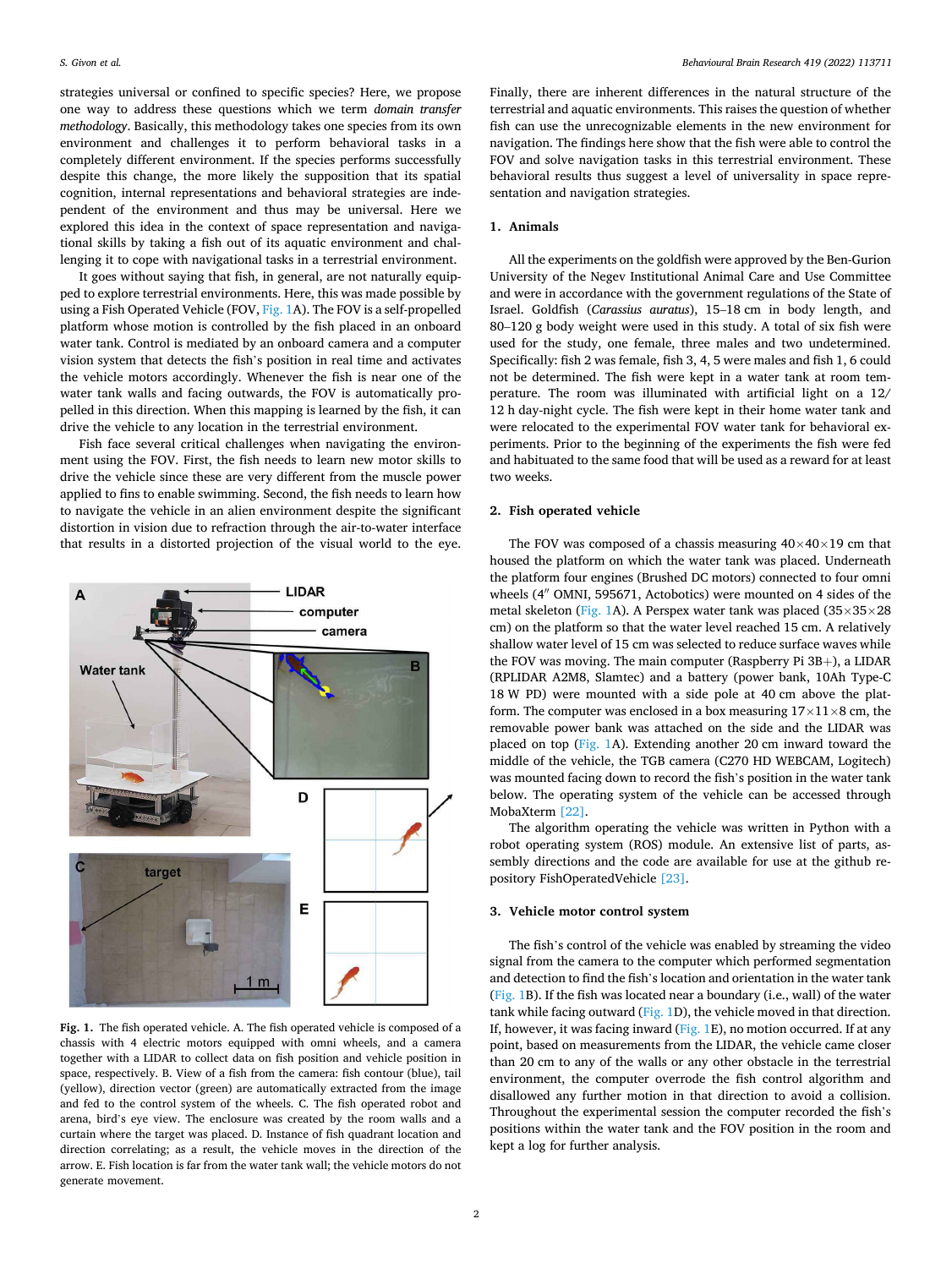# <span id="page-2-0"></span>**4. Vehicle motor response characteristics**

To characterize the FOV response dynamics and precision, we measured the vehicle's performance by recording the vehicle location over time after receiving a step command to move forward. Fig. 2A shows the distance traversed as a function of the time from the onset of the motion command. The results are pooled from 28 trials, with seven trials for each main axis of the vehicle. Fig. 2B presents the speed of the vehicle after a command to move forward. In addition, we evaluated the accuracy of the *directional* progression of the vehicle in relation to the orientation of the fish itself. For this purpose, an artificial fish model was set at different angles and locations on the platform, in a total of eight directions at 45◦ intervals. For each direction, over seven trials, the motion of the vehicle was recorded. The results of these measurements are shown in Fig. 2C, where the orange oval represents the fish head's direction, the arrows represent the mean vehicle motion direction and the standard deviation of the direction. The standard error never exceeded 3◦ . Given the low standard error and the one second response time, the motor response and its accuracy were thus sufficient.

# **5. Behavioral arena**

The behavioral arena was a three by four-meter enclosure with an indent on the top right corner. Three sides consisted of the room walls painted white, one with a window, and the fourth side had an adjustable

white curtain. Depending on the task, one or more colored corrugated polypropylene boards (60 cm  $\times$  40 cm) were placed on the walls to constitute the target or distractors. A bird's eye view of the arena can be seen in [Fig. 1C](#page-1-0).

# **6. Behavioral experiments**

Each session started by placing the fish in the water tank of the FOV as seen in [Fig. 1](#page-1-0)A. The vehicle started out in the middle of the arena or otherwise as stated [\(Fig. 1C](#page-1-0)). We tested whether the fish could drive the vehicle towards a target in return for a food pellet reward which was identical to the fish regular food. Every time the fish reached the target, which was defined as the moment the vehicle touched the pink corrugated board, a single 0.002 g food pellet was dropped by the experimentalist into the water tank, the water tank was then covered to prevent any visual feedback to the fish and the FOV was driven manually back to the starting position for the next trial.

Each session lasted 30 min in total, during which the number of times the fish reached the target, how long it took it each time, and the distance it traveled each time were recorded. To avoid over-feeding, the sessions were terminated after a maximum of 20 trials. The fish were kept in separate water tanks throughout the duration of the study. Sessions were conducted three times a week every two days and unless more than a day passed between sessions the fish were not fed between sessions. If there was a break for more than a day between sessions, then



**Fig. 2.** Vehicle motor response characteristics. A. Dynamic profile in response to step motor command to move forward. B. Velocity profile following a step motor command. C. Reliability of motor command in different directions: eight examples of fish motion along with the mean direction of vehicle movement from seven trials together with the standard deviation.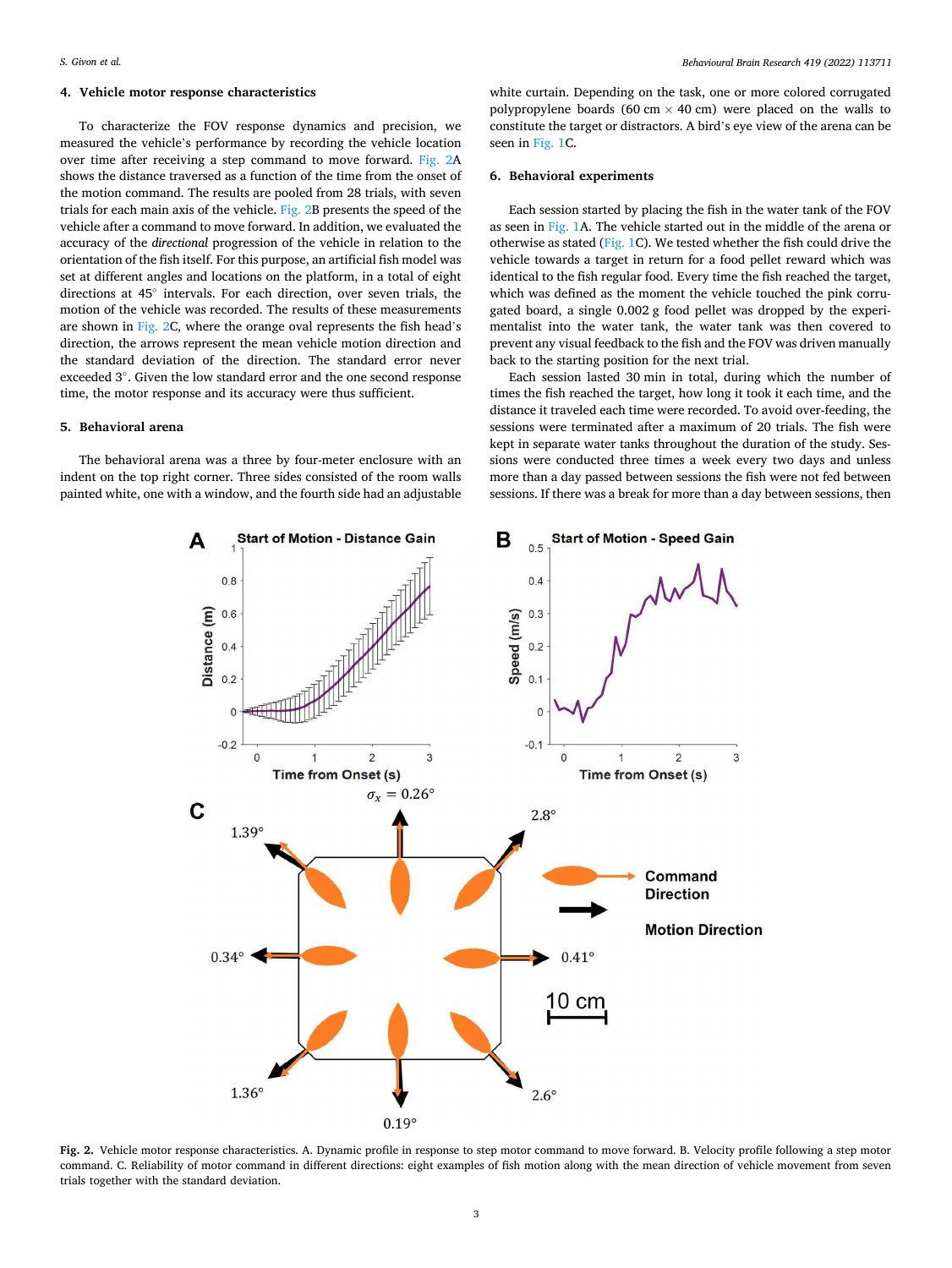the fish were given food in the home water tank. The experiments started by first letting the fish habituate to the vehicle environment and experience control of the vehicle for 15 min before the first session began. Overall, six fish took part in the experiments.

## **7. Statistical analysis**

For all fish we have performed t-text between success rate between the first and last sessions. For fish 1 and 2 which participated in different start location control trials, two one-tailed *t*-tests were conducted between different session results to determine whether they were equivalent. The comparisons were between each fish's success rates throughout the manipulations versus its last days of training.

The goal of this study was to test the ability of goldfish to control the FOV and navigate in a terrestrial environment. For this purpose, we tested whether fish could drive the vehicle towards a target in return for a food pellet reward (see Methods). The vehicle was designed to detect the fish's position in the water tank and react by activating the wheels such that the vehicle moved in the specific direction according to the fish's position. In this way, the vehicle's reaction to the fish's position allowed the fish to drive the vehicle in the environment.

As a first test of the fish's ability to navigate the environment, we let the fish navigate from the center of the arena to a target on the arena wall marked by a pink board. The vehicle with the fish inside the tank was placed in the center. The opaque cylinder that prevented the fish from seeing the room prior to the experiment was removed and the computerized control of the vehicle's motion as result of the fish's position was activated. This navigation task could be accomplished using a simple beacon navigation strategy; namely, steering the vehicle towards the target.

Fig. 3A and C show the trajectories on the first session of training of two of the six fish. At that point in time the fish were naïve to the operation of the FOV, the environment, and the task. Both fish appeared to explore the arena randomly. After the first session, the fish were

continuously tested every two days (see Methods) and performance was recorded.

The fish became progressively more proficient on the task and by the last session exhibited control of the FOV and a high level of success. Fig. 3B and D show the fish trajectories during the best session, near the end of the training sessions (due to variability, not necessarily the final session). The fish improved in terms of the total number of food pellet rewards during the session (paired *t*-test, p *<* 0.005) and the direct routes to the target.

To quantify the learning curve of the fish, [Fig. 4](#page-4-0)A shows the number of successful trials in each training session and trends over the course of training. [Fig. 4](#page-4-0)B and C present the mean time and mean distance traveled for all trials per session respectively, again clearly indicating that control improved over time. Finally, [Fig. 4](#page-4-0)D compares the number of successful navigations in early and late sessions, averaged across all fish. The statistically significant result of the learning process is evident  $(t_5)$  $(tstat = 5.44)$ ,  $p = 0.002$ , power = 99%).

#### **8. Fish can overcome environmental manipulation**

To further explore fish navigational skills, we challenged the fish with several control sessions in which we manipulated the environmental settings to explore different skills or strategies.

## *8.1. Controlling for the initial position*

Whereas the main experiment initiated all trials from the same central position, to control for the effect of this position we ran the experiment again but this time the trials were initiated at different random locations in the arena. The objective of this control was to eliminate the possibility that the fish merely learned a set of movements to receive a reward. If that were the case, we would expect the fish to fail once the starting position was altered. If, on the other hand, the fish was successful despite the change, this would help confirm that its ability to



**Fig. 3.** View of trajectories from two sessions of two fish. A. Trajectories of fish 1 on the first session, starting point (red dot), finish point (green dot), target (pink rectangle). B. Trajectories of fish 1 on the session with the highest score. C. Trajectories of fish 2 on its first session. D. Trajectories of fish 2 on the session with the highest score.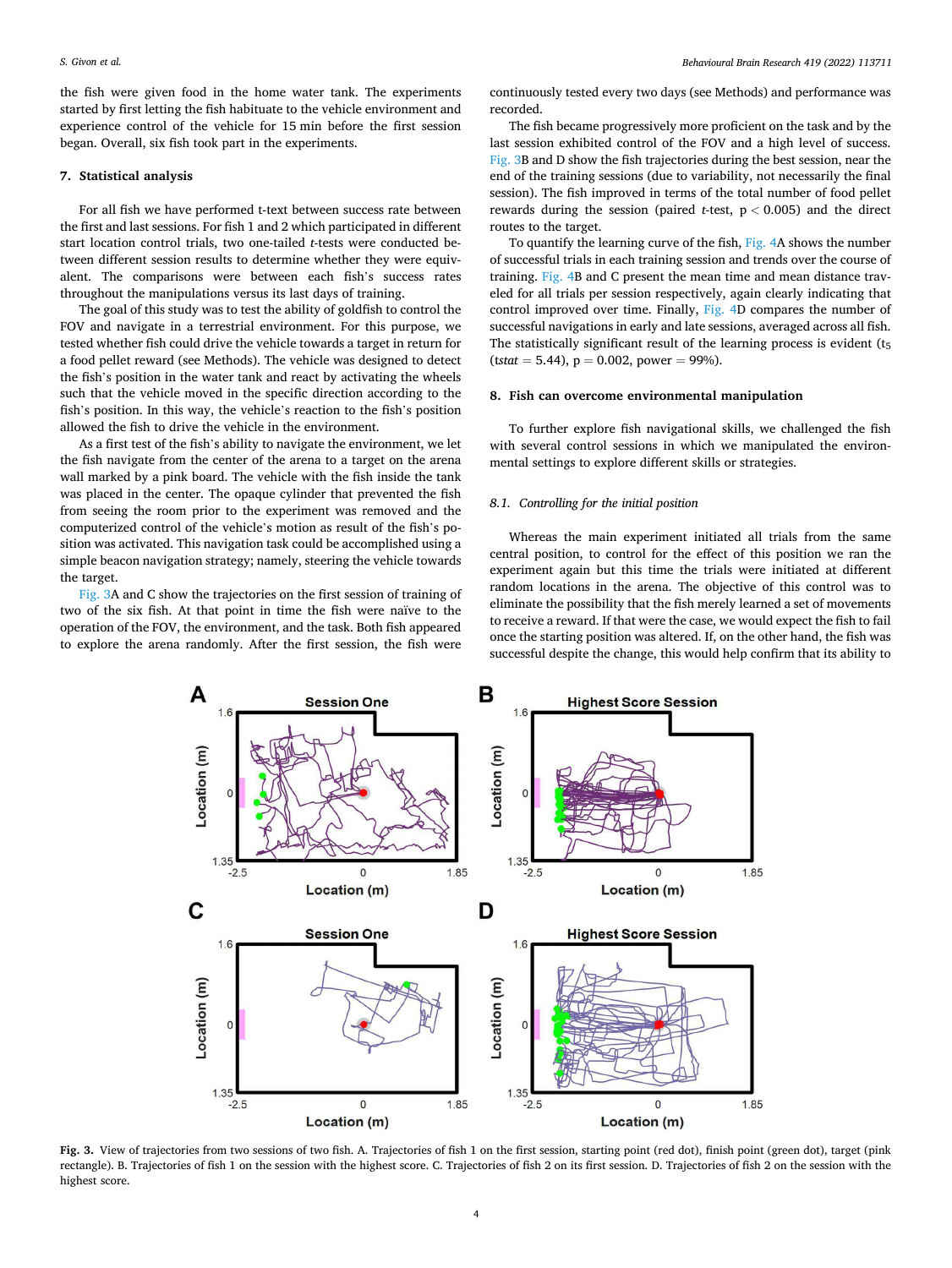<span id="page-4-0"></span>

**Fig. 4.** Learning curves of six fish show improved performance over sessions. A. Number of successful trials per session. B. Mean trial time per session. C. Mean distance travelled by fish within a session. D. Mean successful trials across all fish for first sessions and last sessions throughout the entire experiment along with standard deviation.

reach the target stemmed not from muscle memory but from real-time spatial analysis and navigation, as indeed emerged in the results. Examples of trajectories with different starting points can be seen in [Fig. 5A](#page-5-0).

To determine whether the initial position affected the navigation behavior of the fish, we tested for equivalence of path lengths between the original and control conditions. If the fish recognized the target, we expect it to head directly to it. Since path lengths are affected by the starting position, we compared the efficiency coefficient of each path. The efficiency coefficient is the path length divided by the Euclidean distance between the initial and target positions (also representing the shortest and most efficient trajectory in each trial). We then compared the distribution of these efficiency coefficients in the original and control sessions. Persistence on a navigational strategy (as opposed to dead reckoning or movement recall) should result in equivalence between these two distributions, as indeed is shown in [Fig. 5](#page-5-0)B.

#### *8.2. Decoy target control*

We tested whether the fish identified the target by its mere existence, shape, or other attributes. As a second control, we therefore challenged the fish with decoy targets that were placed along all four walls of the arena and had the same rectangular shape but different colors. We repeated the experiment for 15 trials, all from the central position in the

arena as in the original experiment. The fish did not attempt to reach any of the decoy targets and still headed toward the correct target ([Fig. 5](#page-5-0)C), showing conclusively that color was an attribute associated with the target or that the fish used color in combination with other cues as we show in the next experiment.

# *8.3. Target location control*

In the previous experiments, the target remained in the same location throughout the training sessions and the first several controls. We tested whether the fish could accommodate target position manipulation, thereby exhibiting navigation skills that require some sort of path planning. For this purpose, the target was repositioned on the opposite wall of the arena. There were three possible outcomes to this control test. The first was that the fish would head toward the original location of the target and persevere. The second was that the fish would head to the original position, learn that it would not receive a reward and head toward the new target position. The third was that the fish would head straight toward the board target in its new location. Each of these outcomes provides different insights into space representation and navigational planning. In terms of the first outcome, the board does not play any role in the fish's navigation strategy and another attribute of the reward location is key for the fish. In the second outcome, the board is a secondary attribute, and the secondary attribute is only given more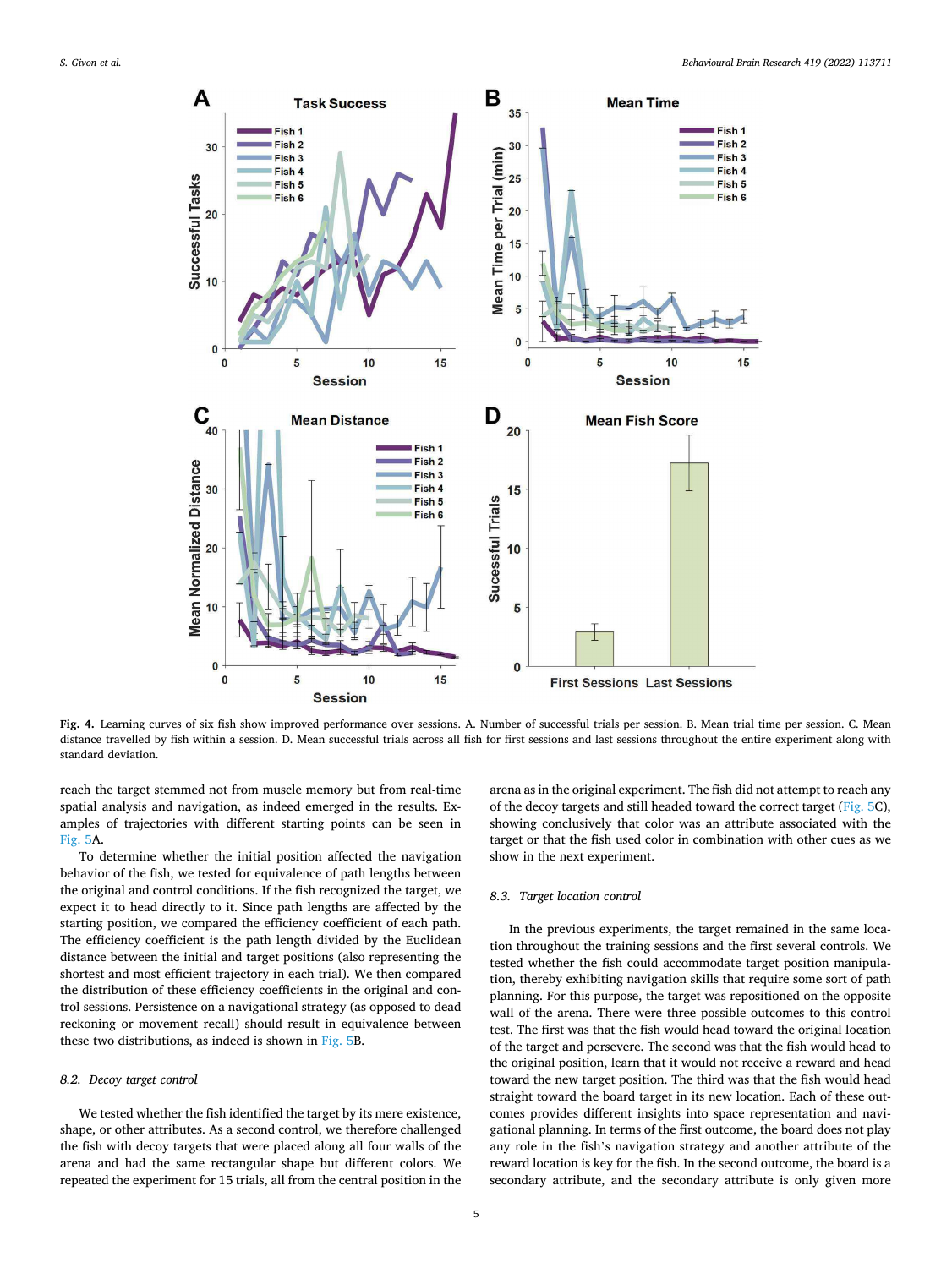<span id="page-5-0"></span>

**Fig. 5.** Results of behavioral arena controls. A. Shifting the initial starting position to different locations in the arena. Original starting point is depicted by a grey dot, new starting points red dots, green dots correspond to end points. B. Two one-tailed *t*-test result for two fish comparing last training sessions and manipulation results. Horizontal lines are the 90% confidence intervals, equivalence borders are at  $\Delta L = \pm 1$ . C. Despite adding decoy targets (green, blue, and orange), the fish can find the target. D. Moving the target to other side of the arena, first trial. E. Third trial after relocating the target. **F.** Combination of decoy targets and different target locations.

weight when the main attribute results in failure. In the third, the board is the main attribute. Whereas in the first and third scenarios the fish presumably focuses on a single attribute of the environment, the second scenario suggests that the fish has a wider representation of the space which allows it flexibility in navigational planning and re-planning.

In Fig. 5D we show the trajectory of the first encounter for this manipulation. At first the fish headed to the original location of the target. The fish came back to that location repeatedly from different angles. After several failed attempts, it headed straight to the pink target at the other end of the enclosure. This result, corresponding to the second outcome hypothesized above, suggests that the fish took in more of the environment than just the board as a cue for the location of the reward, but the board remained part of it, even though it was not the main attribute. Fig. 5E shows the trajectory of the third trial, when this time the fish headed straight toward the new location of the target, implying a reconsolidation of its internal representation of the environment.

# *8.4. Conjunction control*

Fig. 5F shows a fish that reached the target when the target location was changed, and decoy targets were present. Here, we tested whether the fish could indeed internalize the target as we hypothesized. The supposition was that if the fish reached the target it is likely that it had recognized the pink board as the attribute corresponding to the location of the reward.

We challenged goldfish to navigate in a terrestrial environment. For this purpose, we developed a fish-operated vehicle that enabled the fish to move in a non-aquatic environment. This required the fish to learn and acquire the vehicle motor control to allow navigation. Given the mechanical response of the vehicle, the fish had to overcome the delay in the vehicle's response ([Fig. 2](#page-2-0)A and B) and inaccuracies due to the coarse mapping between the fish's location in the water tank and the movement of the vehicle [\(Fig. 2](#page-2-0)C).

Importantly, the view of the room through the water tank walls was distorted as a function of Snell's law of light ray refraction at the interface between the three optical media of air**,** plexiglass and water. The effect of the refraction is non-linear, because light rays striking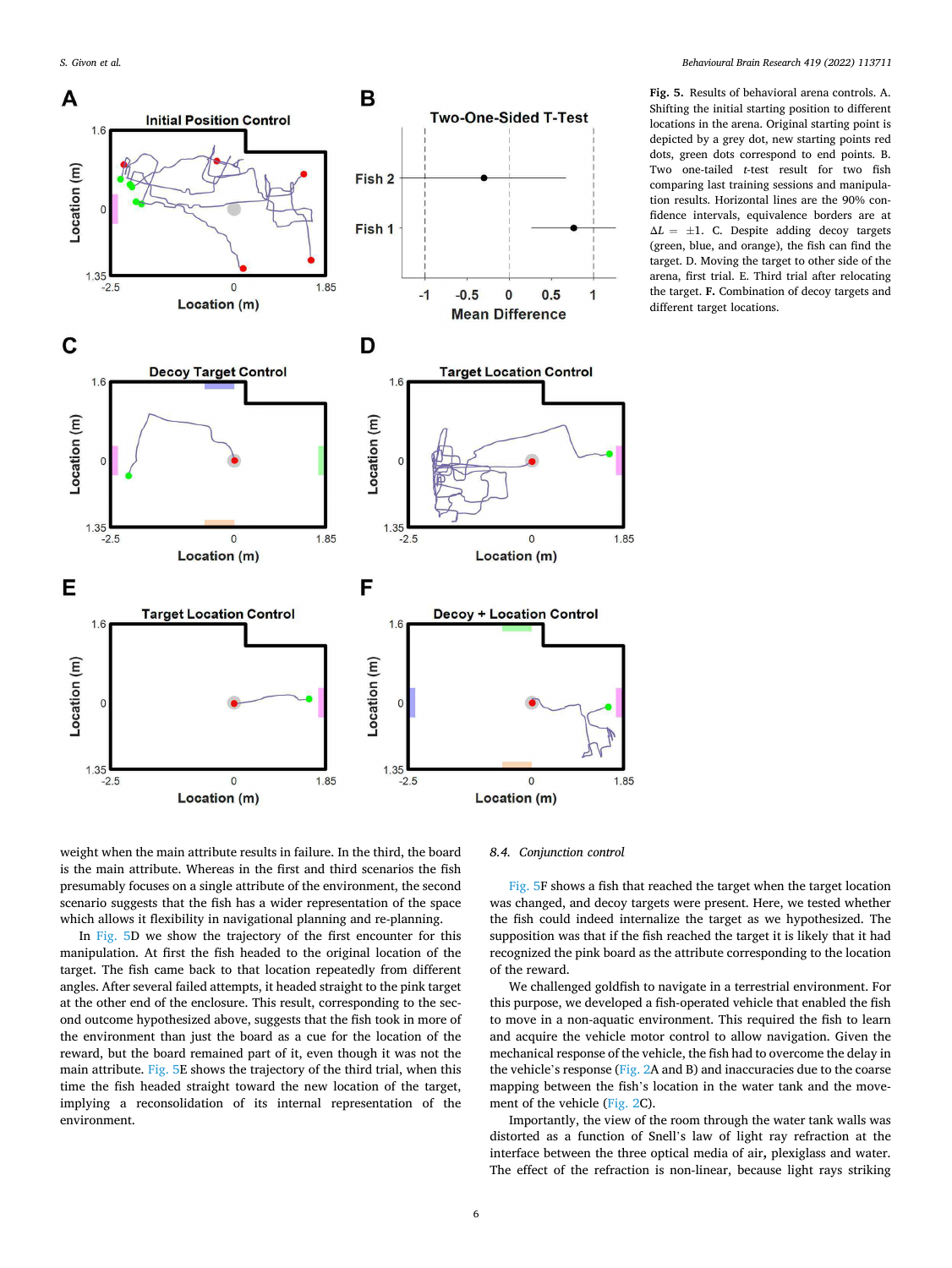<span id="page-6-0"></span>directly perpendicular to the water tank walls were not affected but the effect was increased as the angle from the perpendicular is increased. The distortion was exaggerated further when looking at the corners of the water tank. Despite the non-linearity from the fish's perspective the fish still managed to direct the FOV to the target similar to other fish that can overcome this type of distortion while performing complex tasks [24–[29\]](#page-7-0).

While comparable to other studies in mammals focusing on the ability to learn how to control vehicles [\[30,31\]](#page-7-0), here, we added the complexity of controlling the FOV, and the difficulty of overcoming the domain transfer methodology by having the fish navigate through an alien environment. This study is not the first to describe a fish-machine interaction [32–[35\]](#page-7-0). While most studies have discussed a machine designed to emulate a conspecific interaction, in the current study the fish's interaction with the FOV was purely a heterospecific one.

The ability to control the vehicle allowed the fish to orient the vehicle towards the target in a terrestrial environment. Since this study constitutes the first attempt to test domain transfer methodology, we used simple scenery that enabled beacon navigation [\[20,36\].](#page-7-0) Further studies are needed to extend these findings to more complex scenery such as an open terrestrial environment. The findings nevertheless suggest that the way space is represented in the fish brain and the strategies it uses may be as successful in a terrestrial environment as they are in an aquatic one. This hints at universality in the way space is represented across environments. Future studies should test this methodology on a terrestrial animal in an aquatic environment to reach more decisive conclusions.

The navigational strategies of the fish also pointed to its ability to adapt to changing target positions. In the current study, the fish had to drive the vehicle toward the target when the target could be seen from every vantage point in the experimental arena. However, as shown when the pink target was moved to the opposite side of the arena, the fish did not use simple beaconing toward the target except for the first attempt after the switch [\(Fig. 5C](#page-5-0)), when the fish drove to the previous location of the target. In most cases, after the third attempt, the fish drove directly to the new location of the target ( $Fig. 5D$  $Fig. 5D$ ). This behavior may imply that the fish registered more attributes of its surroundings than simply the beacon constituting its destination. The fish may have ascribed more weight to the location in the room where the food was located than to the proximity to any specific landmark. That said, the fish were able to adjust their strategy to correct for unsuccessful initial attempts.

It is important to note that the concept of an animal that controls a vehicle draws on previous work. Previous studies on rodents have explored their ability to reach a target using an automated vehicle [\[31\]](#page-7-0). A related attempt to teach dogs to drive was conducted to develop insights for Artificial Intelligence solutions [\[30\].](#page-7-0) While fish were shown to be able to "drive" in a wheeled water task  $[37]$ , this was an observational report, rather than a scientific study, and did not include a methodological examination of navigational capacities. Overall, this study suggests that fish can learn to control a vehicle and use simple navigation strategies to successfully perform a task. Further studies are needed to elucidate the capabilities and limitations of fish navigation in a terrestrial environment and can lead to a better understanding of fish navigation in general. In addition, the fish operated vehicle can be used to study motor adaptation in fish in general since the computerized control system can be modified to include a constant distortion in the mapping between fish behavior and vehicle response.

Finally, we argue that the *domain transfer methodology* was used in the past without defining the term as we do here. Notable examples are studies involving mammals in zero gravity conditions. Performance of different procedures, emergencies and experimental tasks were tested in humans at zero gravity [\[38\]](#page-7-0) and can be classified as using this methodology. In addition, astronauts working in zero gravity often experience visual disorientation illusions [\[39\]](#page-7-0) which is consistent with recording in the rat head direction cells system. These cells, which are active when the animal directs its head in a particular direction in space

are believed to be the compass used by the brain's navigation system. Measurements in rats in reveal that this system shows disorientation when the animals are in microgravity conditions [\[40\].](#page-7-0) Another example is the effect of microgravity on the development of the rat fetus's vestibular system and function due to the mother's behavior during space flight. It was found that significant differences exist in the postnatal animals [\[41\]](#page-7-0). In addition, experiments with rats exposed to partial gravity, that is gravity between zero and one G, revealed several behaviors that were more frequent than in regular gravity [\[42\].](#page-7-0) Thus, our newly definition of domain transfer methodology is relevant for past and future studies with a growing pool of subjects and environments.

## **CRediT authorship contribution statement**

**Shachar Givon:** Formal analysis, Investigation, Methodology. **Matan Samina:** Investigation, Methodology, Software. **Ohad Ben-Shahar:** Investigation. **Ronen Segev:** Conceptualization, Investigation.

## **Acknowledgments**

We thank Gustavo Glusman for technical assistance. We gratefully acknowledge financial support from the Israel Science Foundation – FIRST Program (grant no. 281/15), The Israel Science Foundation – First Program (grant no. 555/19), the Israel Science Foundation (grant no. 211/15), a Human Frontiers Science Foundation grant RGP0016/2019, the Frankel Center at the Computer Science Department, and the Helmsley Charitable Trust through the Agricultural, Biological and Cognitive Robotics Initiative of Ben-Gurion University of the Negev.

#### **References**

- [1] C. Salas, C. Broglio, E. Durán, A. Gómez, F.M. Ocana, F. Jimenez-Moya, [F. Rodriguez, Neuropsychology of learning and memory in teleost fish, Zebrafish 2](http://refhub.elsevier.com/S0166-4328(21)00599-4/sbref1)  [\(2006\) 157](http://refhub.elsevier.com/S0166-4328(21)00599-4/sbref1)–171.
- [2] C. Broglio, F. Rodríguez, A. Gómez, J.L. Arias, C. Salas, Selective involvement of [the goldfish lateral pallium in spatial memory, Behav. Brain Res. 2 \(2010\)](http://refhub.elsevier.com/S0166-4328(21)00599-4/sbref2) 191–[201.](http://refhub.elsevier.com/S0166-4328(21)00599-4/sbref2)
- [3] [T. Burt de Perera, R.I. Holbrook, V. Davis, The representation of three-dimensional](http://refhub.elsevier.com/S0166-4328(21)00599-4/sbref3)  [space in fish, Front. Behav. Neurosci. \(2016\) 40.](http://refhub.elsevier.com/S0166-4328(21)00599-4/sbref3)
- [4] F. Rodriguez, J.C. López, J.P. Vargas, C. Broglio, Y. Gómez, C. Salas, Spatial [memory and hippocampal pallium through vertebrate evolution: insights from](http://refhub.elsevier.com/S0166-4328(21)00599-4/sbref4)  [reptiles and teleost fish, Brain Res. Bull. 3](http://refhub.elsevier.com/S0166-4328(21)00599-4/sbref4)–4 (2002) 499–503.
- [5] [E.I. Moser, M. Moser, B.L. McNaughton, Spatial representation in the hippocampal](http://refhub.elsevier.com/S0166-4328(21)00599-4/sbref5)  [formation: a history, Nat. Neurosci. 11 \(2017\) 1448](http://refhub.elsevier.com/S0166-4328(21)00599-4/sbref5)–1464.
- [6] Payne, H.L., Lynch, G.F., Aronov, D.2020. Precise spatial representations in the hippocampus of a food-caching bird. bioRxiv.
- [7] Ben-Yishay, E., Krivoruchko, K., Ron, S., Ulanovsky, N., Derdikman, D.,Gutfreund, Y. (2021). Head-direction coding in the hippocampal formation of birds. bioRxiv 2020.08. 31.274928.
- [8] [E. Vinepinsky, L. Cohen, S. Perchik, O. Ben-Shahar, O. Donchin, R. Segev,](http://refhub.elsevier.com/S0166-4328(21)00599-4/sbref6) [Representation of edges, head direction, and swimming kinematics in the brain of](http://refhub.elsevier.com/S0166-4328(21)00599-4/sbref6)  [freely-navigating fish, Sci. Rep. 1 \(2020\) 1](http://refhub.elsevier.com/S0166-4328(21)00599-4/sbref6)–16.
- [9] [L. Cohen, E. Vinepinsky, R. Segev, Wireless electrophysiological recording of](http://refhub.elsevier.com/S0166-4328(21)00599-4/sbref7) [neurons by movable tetrodes in freely swimming fish, JoVE \(J. Vis. Exp. \) 153](http://refhub.elsevier.com/S0166-4328(21)00599-4/sbref7) [\(2019\), e60524](http://refhub.elsevier.com/S0166-4328(21)00599-4/sbref7).
- [10] [E. Vinepinsky, O. Donchin, R. Segev, Wireless electrophysiology of the brain of](http://refhub.elsevier.com/S0166-4328(21)00599-4/sbref8) [freely swimming goldfish, J. Neurosci. Methods \(2017\) 76](http://refhub.elsevier.com/S0166-4328(21)00599-4/sbref8)–86.
- [11] J.G. Canfield, S.J. Mizumori, Methods for chronic neural recording in the [telencephalon of freely behaving fish, J. Neurosci. Methods 1](http://refhub.elsevier.com/S0166-4328(21)00599-4/sbref9)–2 (2004) 127–134.
- [12] [H. Fotowat, C. Lee, J.J. Jun, L. Maler, Neural activity in a hippocampus-like region](http://refhub.elsevier.com/S0166-4328(21)00599-4/sbref10)  [of the teleost pallium is associated with active sensing and navigation, Elife \(2019\),](http://refhub.elsevier.com/S0166-4328(21)00599-4/sbref10)  [e44119](http://refhub.elsevier.com/S0166-4328(21)00599-4/sbref10).
- [13] [S. Takahashi, T. Hombe, R. Takahashi, K. Ide, S. Okamoto, K. Yoda, T. Kitagawa,](http://refhub.elsevier.com/S0166-4328(21)00599-4/sbref11) [Y. Makiguchi, Wireless logging of extracellular neuronal activity in the](http://refhub.elsevier.com/S0166-4328(21)00599-4/sbref11)  [telencephalon of free-swimming salmonids, Anim. Biotelem. 1 \(2021\) 1](http://refhub.elsevier.com/S0166-4328(21)00599-4/sbref11)–12.
- [14] Karlsson, C., Willis, J.K., Patel, M., de Perera, T.B.2019. Teleost fish can accurately estimate distance travelled. bioRxiv 834341.
- [15] [V.A. Sovrano, A. Bisazza, G. Vallortigara, Modularity and spatial reorientation in a](http://refhub.elsevier.com/S0166-4328(21)00599-4/sbref12)  [simple mind: Encoding of geometric and nongeometric properties of a spatial](http://refhub.elsevier.com/S0166-4328(21)00599-4/sbref12) [environment by fish, Cognition 2 \(2002\) B51](http://refhub.elsevier.com/S0166-4328(21)00599-4/sbref12)–B59.
- [16] [A. Dittman, T. Quinn, Homing in pacific salmon: mechanisms and ecological basis,](http://refhub.elsevier.com/S0166-4328(21)00599-4/sbref13)  [J. Exp. Biol. 1 \(1996\) 83](http://refhub.elsevier.com/S0166-4328(21)00599-4/sbref13)–91.
- [17] [M.M. Walker, T.E. Dennis, J.L. Kirschvink, The magnetic sense and its use in long](http://refhub.elsevier.com/S0166-4328(21)00599-4/sbref14)[distance navigation by animals, Curr. Opin. Neurobiol. 6 \(2002\) 735](http://refhub.elsevier.com/S0166-4328(21)00599-4/sbref14)–744.
- [18] [R.S. Pickholtz, M. Kiflawi, A.M. Friedlander, J. Belmaker, Habitat utilization by an](http://refhub.elsevier.com/S0166-4328(21)00599-4/sbref15)  [invasive herbivorous fish \(Siganus rivulatus\) in its native and invaded range, Biol.](http://refhub.elsevier.com/S0166-4328(21)00599-4/sbref15)  [Invasions 12 \(2018\) 3499](http://refhub.elsevier.com/S0166-4328(21)00599-4/sbref15)–3512.